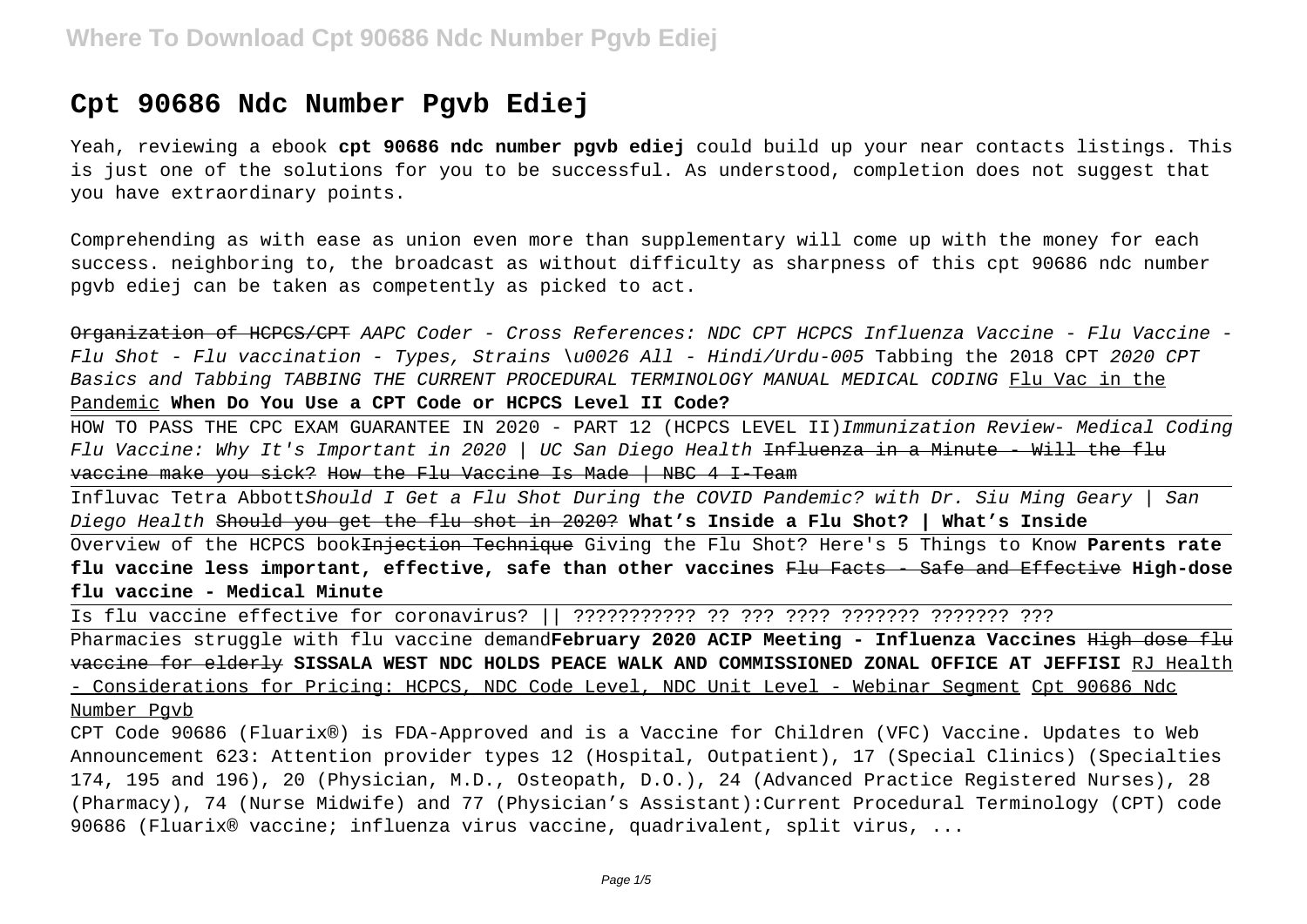### CPT Code 90686 (Fluarix®) is FDA-Approved and is a Vaccine ...

Download File PDF Cpt 90686 Ndc Number Pgvb Ediej 90686 ndc number pgvb ediej. However, the lp in soft file will be then easy to read every time. You can admit it into the gadget or computer unit. So, you can character hence easy to overcome what call as great reading experience. ROMANCE ACTION & ADVENTURE MYSTERY & THRILLER BIOGRAPHIES &

## Cpt 90686 Ndc Number Pgvb Ediej - destination.samsonite.com

CPT Code 90686 (Fluarix®) is FDA-Approved and is a Vaccine for Children (VFC) Vaccine. Attention provider types 12, 17 (specialties 174, 195 and 196), 20, 24, 28, 74 and 77:Effective with dates of service on or after January 1, 2013, CPT code 90686 (Fluarix® vaccine; Influenza virus vaccine, quadrivalent, split virus, preservative free, when administered to individuals 3 years of age and older, for intramuscular use) is FDA-approved and is provided free of charge to Vaccines for Children ...

### CPT Code 90686 (Fluarix®) is FDA-Approved and is a Vaccine ...

CPT Code Description NDCs\* ICD-10-CM Code \*\* Dosage: 0.5 mL: 90686: FLUARIX QUADRIVALENT is supplied in 0.5-mL single-dose prefilled Tip-Lok syringes. Z23: Syringe in Package of 10 : 2019 / 2020 Box: 2019 / 2020 Unit: NDC 58160-896-52 NDC 58160-896-41: 2020 / 2021 Box: 2020 / 2021 Unit: NDC 58160-885-52 NDC 58160-885-41 \*

# ICD-10-CM and CPT Codes | FLUARIX QUADRIVALENT (Influenza ...

90686: Influenza virus vaccine, quadrivalent (IIV4), split virus, preservative free, 0.5 mL dosage, for intramuscular use: 90687: Influenza virus vaccine, quadrivalent (IIV4), split virus, 0.25 mL dosage, for intramuscular use: 90688: Influenza virus vaccine, quadrivalent (IIV4), split virus, 0.5 mL dosage, for intramuscular use: 90689

## Flu Shot Coding | CMS

• Make sure your systems are updated to include the CPT®a codes for the Fluzone vaccines you are using. Vaccine Presentation CPT Fluzone High-Dose 0.5-mL dose syringe 90662 Fluzone Intradermal Quadrivalent 0.1-mL dose microinjection system 90630 Fluzone Quadrivalent 0.25-mL syringe 90685 Fluzone Quadrivalent 0.5-mL syringe 90686

#### FLUZONE , INFLUENZA VACCINE CODING AND BILLING CHECKLIST

NDC Label Name Procedure code\* A vaccine and toxoid distributed through TVFC\*\* 19515089601 FLULAVAL QUAD 2017-2018 VIAL 90688 Yes 19515089611 FLULAVAL QUAD 2017-2018 VIAL 90688 Yes 19515091241 FLULAVAL QUAD Page 2/5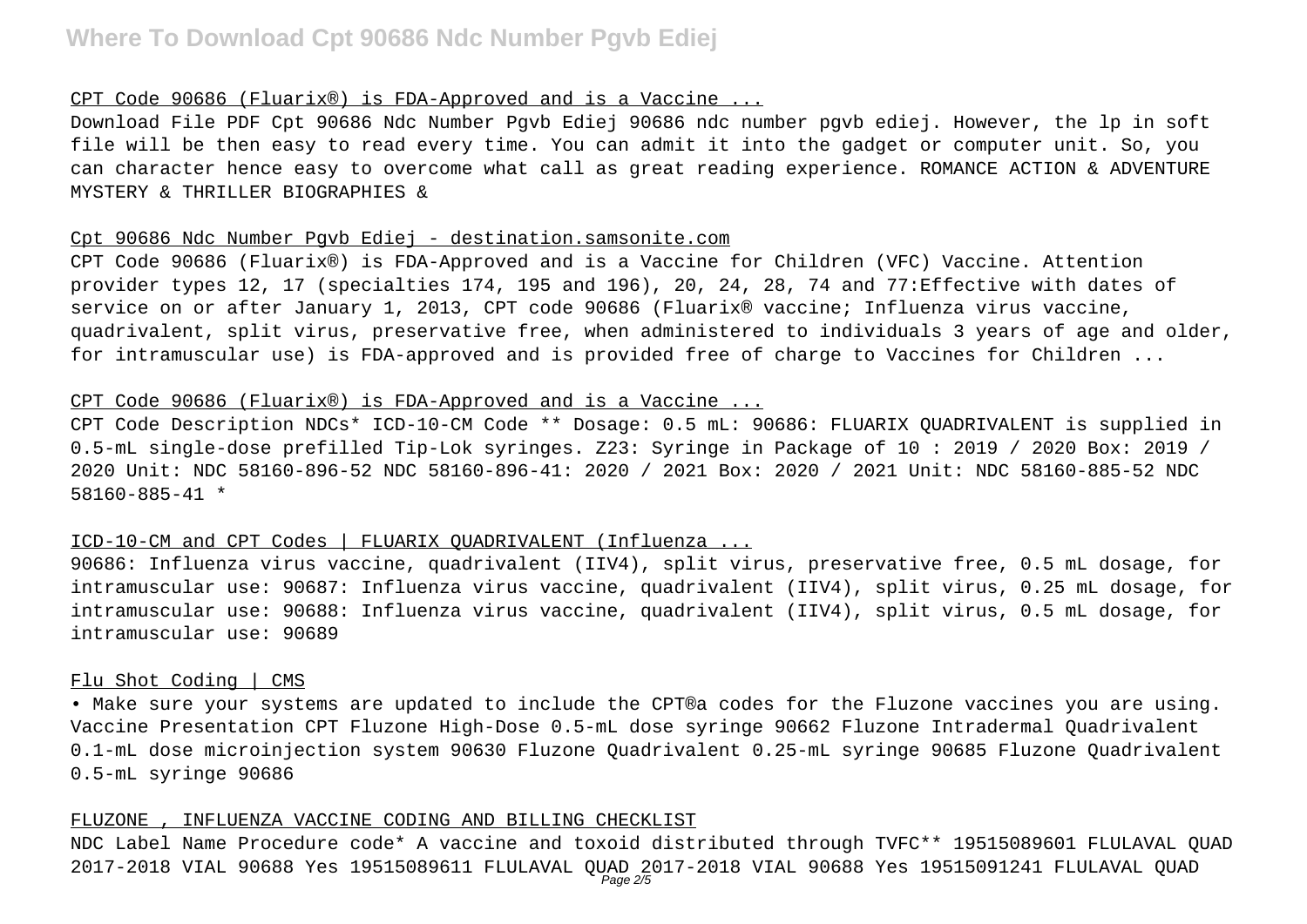2017-2018 SYR 90686 Yes 19515091252 FLULAVAL QUAD 2017-2018 SYR 90686 Yes 33332001701 AFLURIA 2017-2018 SYRINGE 90656 Yes

## Season Flu Vaccine NDC-to-Procedure Code Crosswalk

Begin by determining if the payer requires the carton NDC or the unit-of-use NDC. Next, covert the NDC to the required 11-digit format by adding a leading zero in the middle section of numbers (ex. 49281-403-65 = 49281-0403-65). On line 24A, place qualifier N4, the 11-digit NDC number (without hyphens), the Unit of Measure, and Units Dispensed.

#### SANOFI PASTEUR INFLUENZA VACCINE PRESENTATIONS 2018-2019 ...

This section provides the vaccine product codes as well as some common diagnosis and administration codes associated with immunization using GSK products. Administration codes will vary based on the service provided. The diagnosis codes may also vary based on the nature of the medical visit and the patient's health status.

### ICD-10-CM and CPT Codes for GSK Vaccines Reimbursement

National Drug Code Directory Overview. The Drug Listing Act of 1972 requires registered drug establishments to provide the Food and Drug Administration (FDA) with a current list of all drugs ...

## National Drug Code Directory | FDA

90686: Influenza virus vaccine, quadrivalent (IIV4), split virus, preservative free, 0.5 mL dosage, for intramuscular use: 150: influenza, injectable, quadrivalent, preservative free: FLUZONE QUADRIVALENT: Sanofi Pasteur Inc. PMC: 49281-0420-10: 49281-0420-58: VIAL, .5 mL, SINGLE-DOSE: 90686

## IIS | Code Sets | HL7 Data | Vaccines | CDC

This table cross-references Current Procedural Terminology (CPT™) codes that are related to vaccines, toxoids and immune globulins with their corresponding CVX codes. The goal of the table is to support mapping of CPT codes to CVX codes in systems that receive CPT codes as part of an electronic data exchange. The CVX and/or NDC code systems are highly recommended when exchanging immunization ...

## IIS | Code Sets | CPT | Vaccines | CDC

Box 17B: Include the NPI number for the ordering/referring physician Box 21: Report the diagnosis codes along with any other diagnoses relevant to the patient's episode of care on this date of service Box 24A: Include the NDC within the shaded area above the date of service Box 24D: Include the CPT code for Page 3/5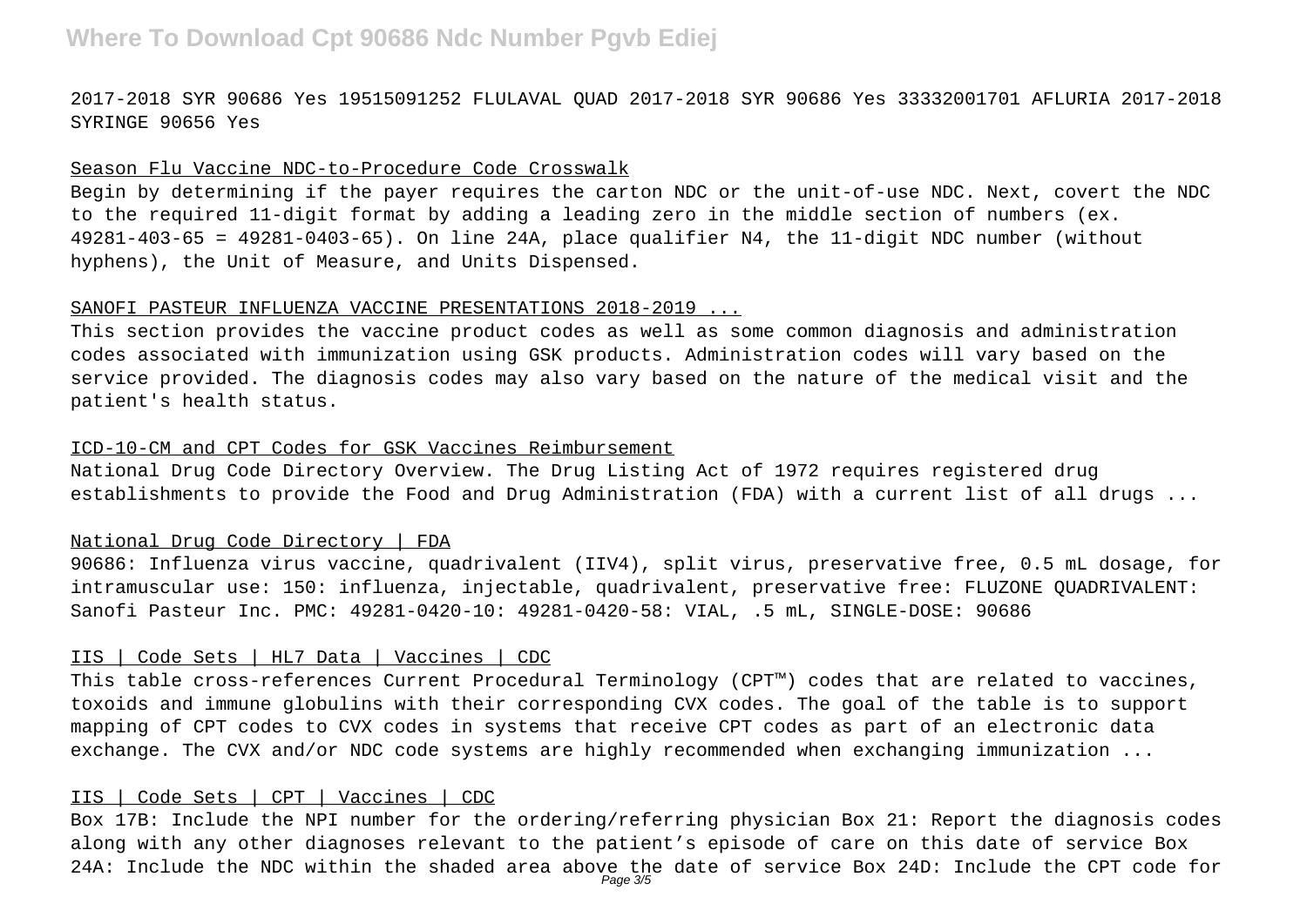HEPLISAV-B: 90739 - Append any necessary modifiers (check for ICD-10 code and ...

## Reimbursement | HEPLISAV-B® vaccine

With schools and colleges back in session, you can only hope patients start coming in for their influenza vaccine, so communities can keep the spread of Update billing systems with the 2019 Average Sales Price (ASP) Drug Pricing files and readup on the latest flu vaccine recommendations.

## 2019-2020 Influenza Vaccine Codes and Pricing - AAPC ...

VACCINES FOR CHILDREN (VFC) IMMUNIZATION SERVICE CPT CODES UP TO 18 YEARS AND 11 MONTHS OF AGE ALL LAIMS SHALL E ILLED WITH "SL" MODIFIER CPT992014 Page 2of 2 HCPCS/CPT CODE DESCRIPTION 90686 Influenza virus vaccine, quadrivalent, split virus, preservative free, when administered to individuals 3 years of age and older, for intramuscular use

#### HCPCS/CPT DESCRIPTION CODE

indicator for CPT code 90686 from "E" (Not Covered by Medicare) to "L" (Influenza Vaccine; Pneumococcal Pneumonia Vaccine) effective January 1, 2013. Prior to January 1, 2013, the appropriate code to report for Fluarix Quadrivalent would be an unlisted CPT/HCPCS vaccine code. Table 6, Attachment A,

#### CMS Manual System

CPT AstraZeneca FluMist (LAIV4) 0.2 mL (single-use nasal spray) 0 2 through 49 years 149 90672 GlaxoSmithKline Fluarix (IIV4) 0.5 mL (single-dose syringe) 0 6 months & older3 150 90686 FluLaval (IIV4) 0.5 mL (single-dose syringe) 0 6 months & older3 150 90686 Sanofi Pasteur Flublok (RIV4) 0.5 mL (single-dose syringe) 0 18 years & older 185 90682

### Influenza Vaccine Products for the 2020-2021 Influenza Season

Vaccine CPT Code to Report. NDC covered by VFC Program. CPT Code Description. 90672. 66019-0307-10. Influenza virus vaccine, quadrivalent, live (LAIV4), for intranasal use. 90674. 70461-0320-03. Influenza virus vaccine, quadrivalent (ccIIV4), derived from cell cultures, subunit, preservative and antibiotic free, 0.5 mL dosage, for intramuscular ...

# NC Medicaid: Influenza Vaccine and Reimbursement ...

NDC Packaging CDC Cost/ Dose Private Sector Cost/ Dose Contract End Date Manufacturer Contract Number; DTaP Daptacel® 49281-0286-10: 10 pack – 1 dose vial: \$18.546: \$31.70: 03/31/2021: Sanofi Pasteur: 75D30120D07514: DTaP Infanrix® 58160-0810-52: 10 pack – 1 dose syringe: \$19.163: \$25.384: 03/31/2021: Page 4/5